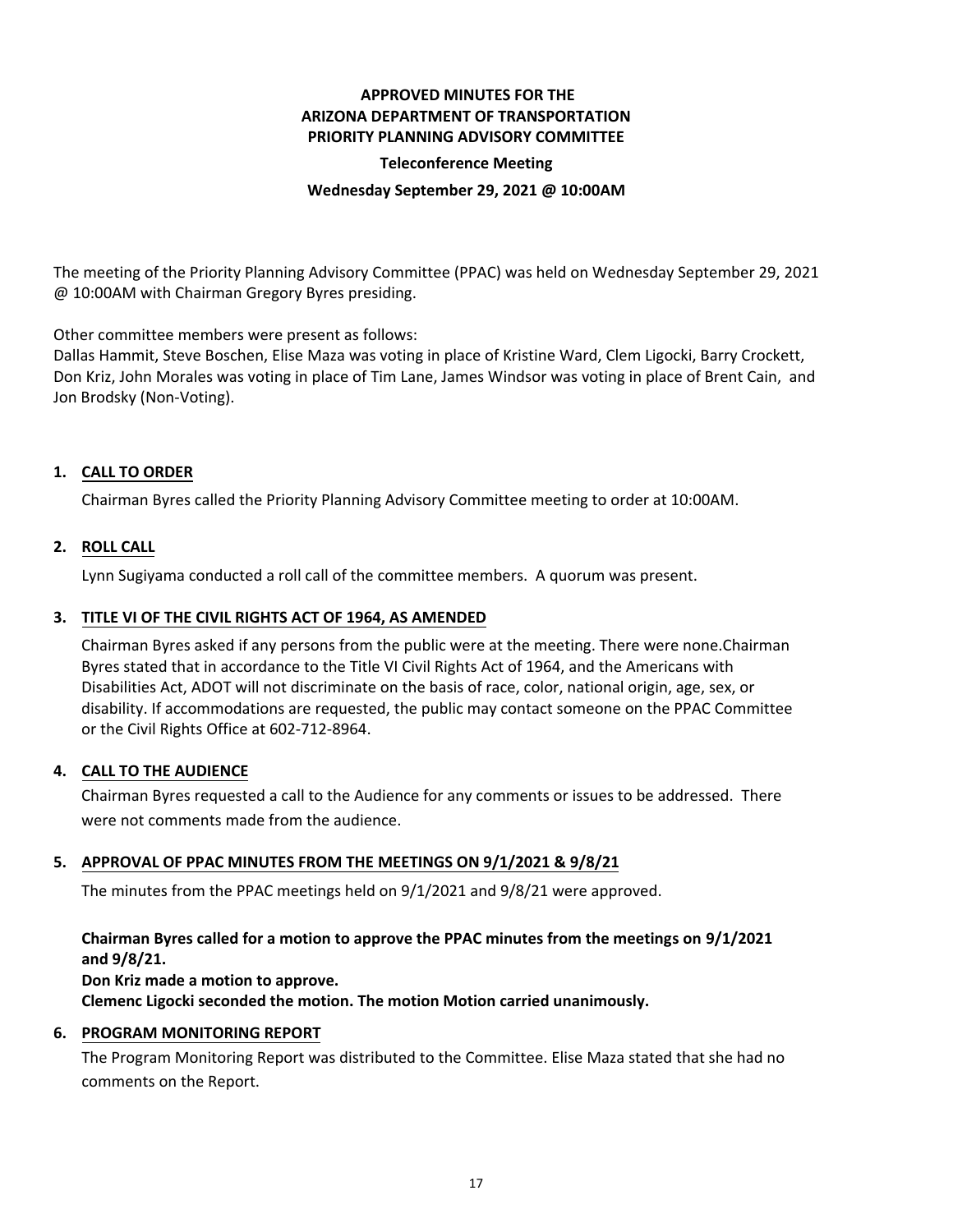## **2021-2025 TRANSPORTATION FACILITIES CONSTRUCTION: DISCUSSION AND POSSIBLE ACTION ON PROJECT MODIFICATIONS & NEW PROJECTS**

| $7-1$ | Route & MP:                | Statewide                   |
|-------|----------------------------|-----------------------------|
|       | <b>Project Name:</b>       | <b>RITIS Software Suite</b> |
|       | <b>Type of Work:</b>       | Analytic Software           |
|       | County:                    | Statewide                   |
|       | District:                  | Statewide                   |
|       | Schedule:                  |                             |
|       | Project:                   | M718401X TIP#: 102801       |
|       | <b>Project Manager:</b>    | John Roberts                |
|       | <b>Program Amount:</b>     | \$0                         |
|       | <b>New Program Amount:</b> | \$275,000                   |
|       | <b>Requested Action:</b>   | Establish new project.      |

**Item 7-1 was presented by: John Roberts Chairman called for a motion to approve Item 7-1. James Windsor made the motion to approve. Dallas Hammit seconded the motion. Motion carried unanimously.**

| $7-2$                         | Route & MP:                                                                                        | Local Roads                                             |  |
|-------------------------------|----------------------------------------------------------------------------------------------------|---------------------------------------------------------|--|
| <b>Project Name:</b>          |                                                                                                    | STOCKTON HILL RD; FOUNTAIN HILLS RD - W CEDAR CANYON DR |  |
|                               | Type of Work:                                                                                      | RUMBLE STRIPS (CENTER AND EDGELINE)                     |  |
|                               | Mohave<br>County:                                                                                  |                                                         |  |
| District:<br><b>Northwest</b> |                                                                                                    |                                                         |  |
|                               | Schedule:<br>T027101C TIP#: .<br>100500<br>Project:<br>Michael Andazola<br><b>Project Manager:</b> |                                                         |  |
|                               |                                                                                                    |                                                         |  |
|                               |                                                                                                    |                                                         |  |
|                               | <b>Program Amount:</b>                                                                             | \$0                                                     |  |
|                               | <b>New Program Amount:</b>                                                                         | \$550,000                                               |  |
|                               | <b>Requested Action:</b>                                                                           | Establish construction project.                         |  |

**Item 7-2 was presented by: Michael Andazola Chairman called for a motion to approve Item 7-2. Elise Maza made the motion to approve. Steve Boschen seconded the motion. Motion carried unanimously.**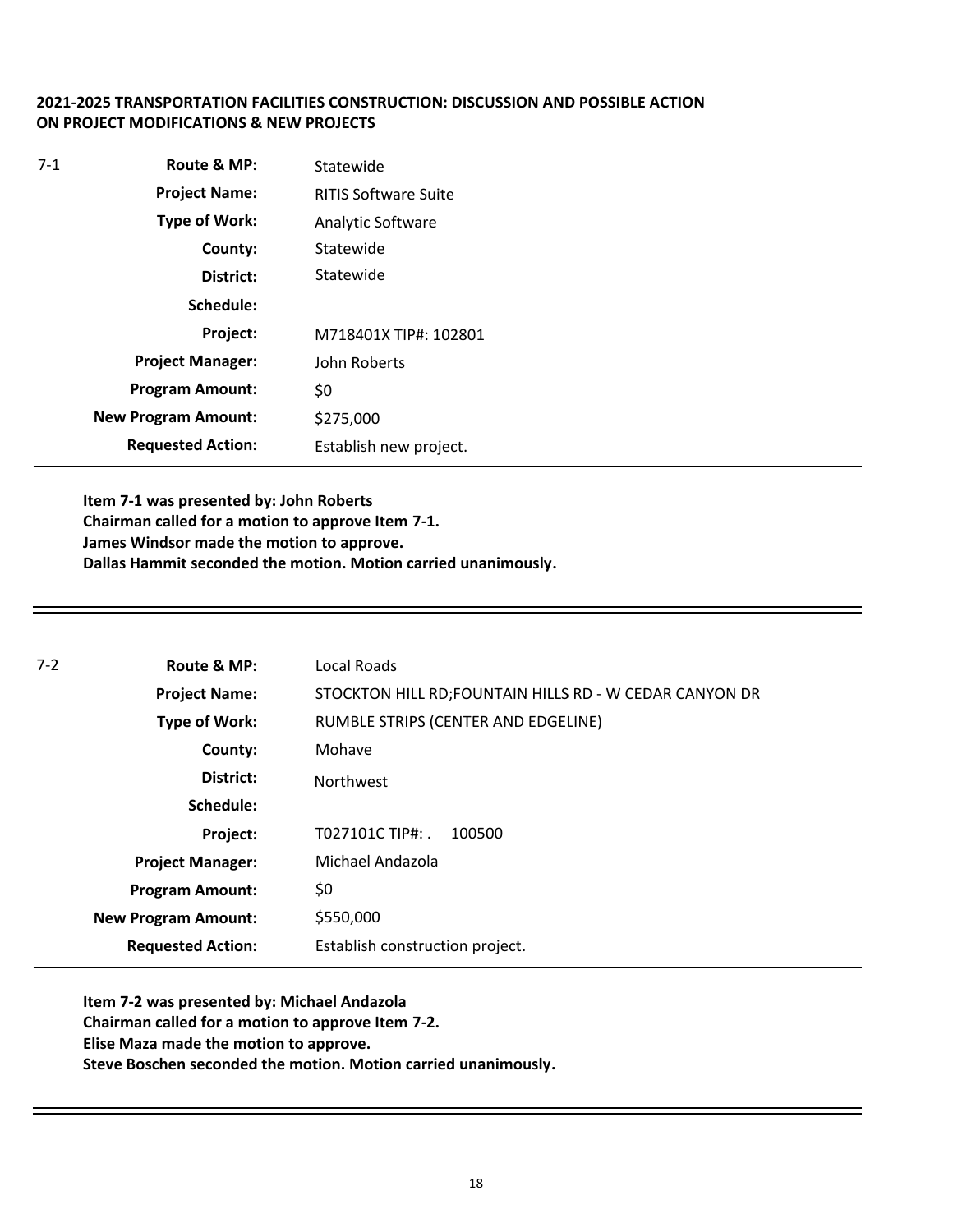| $7-3$ | Route & MP:                | SR 89A @ MP 353.1             |
|-------|----------------------------|-------------------------------|
|       | <b>Project Name:</b>       | <b>MAIN ST - RIVER AVE</b>    |
|       | <b>Type of Work:</b>       | PAVEMENT REHABILITATION       |
|       | County:                    | Yavapai                       |
|       | District:                  | Northcentral                  |
|       | Schedule:                  |                               |
|       | Project:                   | F044301D TIP#: 102765 Pei-    |
|       | <b>Project Manager:</b>    | jung Li                       |
|       | <b>Program Amount:</b>     | \$0                           |
|       | <b>New Program Amount:</b> | \$410,000                     |
|       | <b>Requested Action:</b>   | Establish New Design project. |

**Item 7-3 was presented by: Pei-jung Li Chairman called for a motion to approve Item 7-3. Steve Boschen made the motion to approve. Barry Crockett seconded the motion. Motion carried unanimously.**

| $7 - 4$ | Route & MP:                | SR 260 @ MP 258.0               |
|---------|----------------------------|---------------------------------|
|         | <b>Project Name:</b>       | <b>LION SPRINGS SECTION</b>     |
|         | <b>Type of Work:</b>       | RECONSTRUCT TO A 4-LANE DIVIDED |
|         | County:                    | Gila                            |
|         | District:                  | Northcentral                    |
|         | Schedule:                  |                                 |
|         | Project:                   | F013901D TIP#: 21301            |
|         | <b>Project Manager:</b>    | Rashidul Haque                  |
|         | <b>Program Amount:</b>     | \$7,000,000                     |
|         | <b>New Program Amount:</b> | \$6,100,000                     |
|         | <b>Requested Action:</b>   | Decrease Budget.                |

**Item 7-4 was presented by: Rashidul Haque**

**Chairman called for a motion to approve Item 7-4.**

**Steve Boschen made the motion to approve.**

**Dallas Hammit seconded the motion. Motion carried unanimously**

**Discussion followed that the PRB Form needs to be revised to explain the \$900K not needed for the design. Form will be prepared for State Transportation Board Meeting on October 15th.** 

19